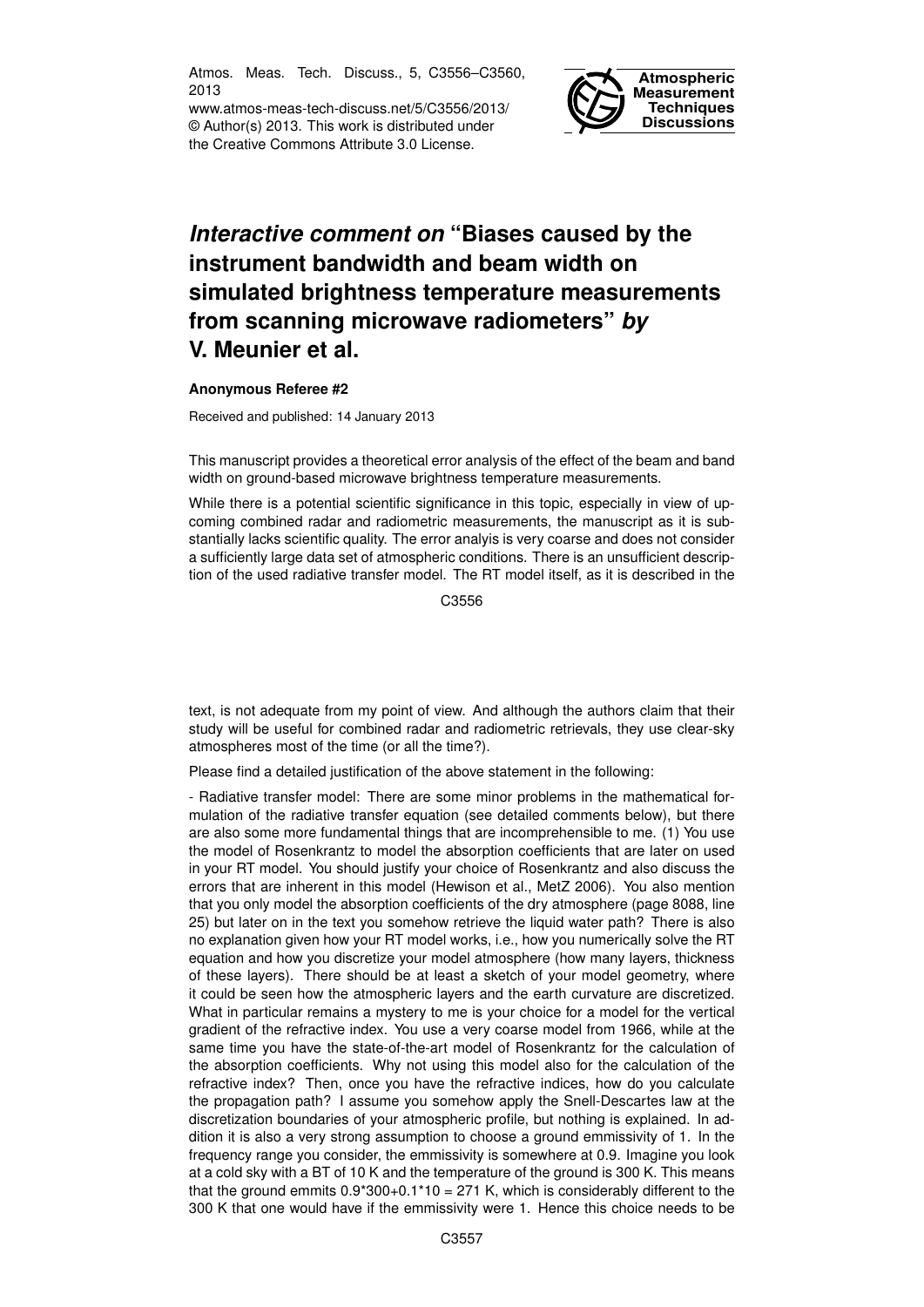rethought or better justified.

- Error statistics: You use only two different atmospheric profiles (midlatitude winter, midlatitude summer) which I consider as insufficient for an in-depth analysis. A proper statistical analysis should also contain some information about the expected fluctuation of the overall bias. Such an analysis should be based on an ensemble of radiosonde profiles. If you use only one climatological profile, your analysis lacks the effects that small scale atmospheric fluctuations have on the incoming brightness temperature (such as temperature inversion layers etc). One of my main points is the fact that you do not consider a contribution from clouds and rain for your analysis. One one hand, this makes me wonder how you can simulate the effect of LWP retrievals (where did I miss something here?), and on the other hand this dramatically hampers the applicability of your study. Since you state that this study is useful for potential radar / radiometer retrievals, I don't see how this should be useful if you only consider dry atmospheres since cloud and weather radars measure only meaningful things if hydrometeors are present. I have also difficulties to understand why you did not map the off-zenith simulated brightness temperatures to the zenith direction. The lower the zenith angle, the higher is the BT simply due to the increased atmospheric path. It is therefore difficult to compare the errors that stem from simulations at low elevation angles with those simulated in zenith direction. I have also not understood how you can model the impact of beamwidth and bandwidth effects on the retrieved temperature profile. You use a rather primitive temperature retrieval (Eq 11), but from this equation I don't see how you can get a temperature profile. If you want to calculate the effect of your forward model errors on the radiometer's temperature retrieval capability, you should use some more sophisticated retrieval algorithms (neuronal networks, optimal estimation ...).

- Generally I must say that the manuscript is a bit dissapointing and I would have appreciated if the senior collegues of the first author would have invested some more time in editing the manuscript.

C3558

### Specific comments: Page 8086:

line 11: "The impact of the antenna beam width is higher than the receiver band width". That's a strange sentence since antenna beam width and receiver band width are two completely different things. line 17: Ground-based radiometers have been used for a lot of other things and not necessarily in zenith-looking mode.

Page 8087:

line 11: An explanation should be given why the beam width for a radiometer is wider for the same frequency than for a radar. line 20: Explain "TB". line 24: 90◦ elevation. line 27: "width" -> "beam width"? line 27: Define "air mass" line 29: Write either "air mass" or "airmass".

### Page 8088:

line 1: Use either "beam width" or "beamwidth" Equation 1: tau is usually used for the opacity. line 14: The unit of radiance is usually W m^(-2) sr^(-1) f^(-1) line 21: A(f,0,s) is the opacity i.e., the integral over the absorption coefficients line 20: Why you define the absorption coefficients in Np kmˆ-1? Does not make sense in your formulation of the RT equation. Explain Np. line 23: Why do you choose Rosenkrantz 1998? line 25: Why only the dry atmosphere? What about LWP if you only consider the dry atmosphere?

## Page 8089:

line 6: Why don't you use the Rayleigh-Jeans approximation? line 6: Define c as the speed of light. Give somewhere a sketch or a drawing that explains your geometry.

Page 8090: Eq. (8) I don't understand the choice of this model (see general comments above). line 20: Give some references for this statement.

Page 8091: Line 4: This is a very strong assumption (see general comments above). Line 7: Emmissivity depends also on polarization. Line 19: The water vapor absorption line gives no information on the amount of liquid water. Line 22: These channels